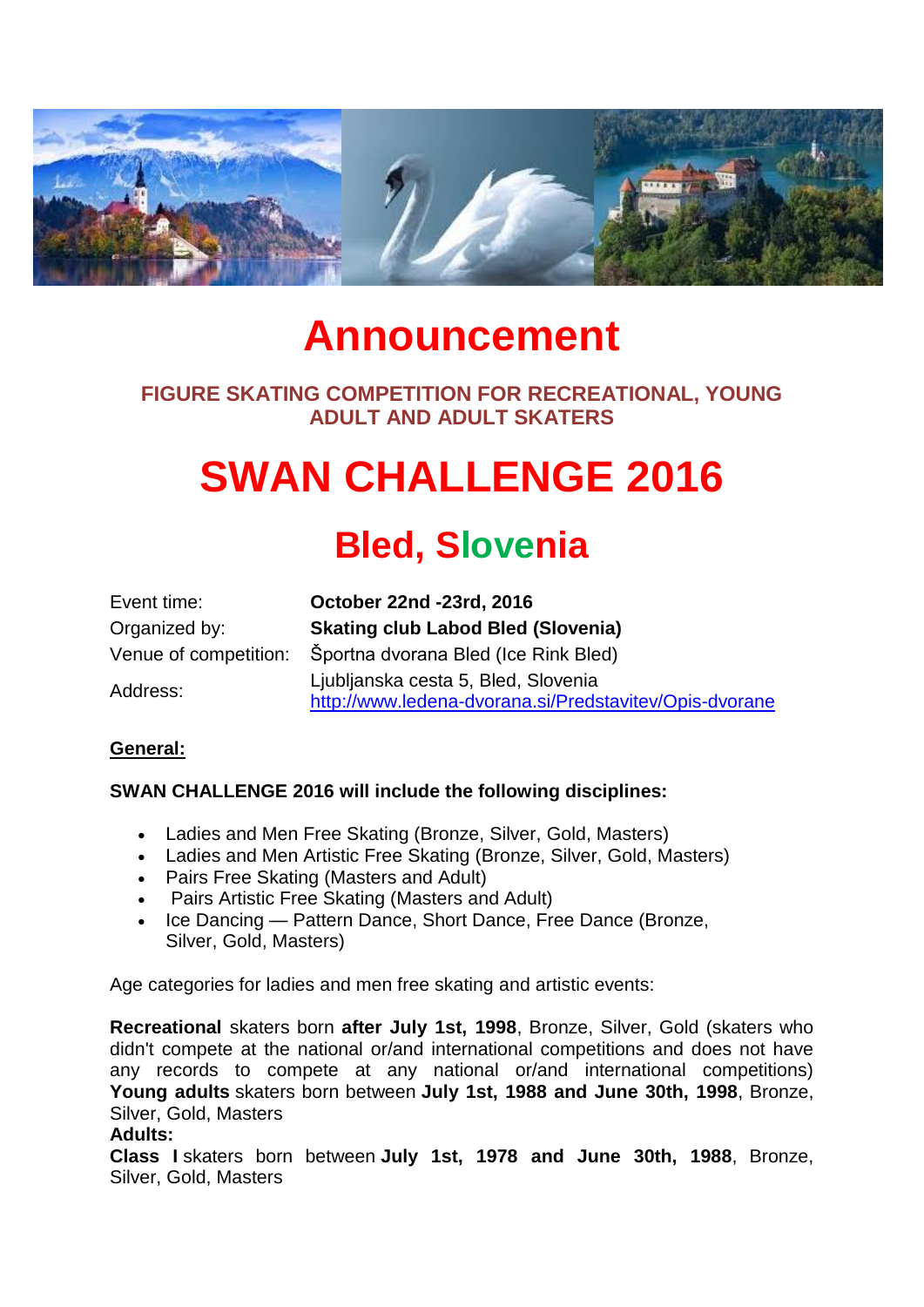**Class II** skaters born between **July 1st, 1968 and June 30th, 1978**, Bronze, Silver, Gold, Masters **Class III** skaters born between **July 1st, 1958 and June 30th, 1968**, Bronze, Silver, Gold, Masters **Class IV** skaters born between **July 1st, 1948 and June 30th, 1958**, Bronze, Silver, Gold, Masters **Class V** skaters born between **July 1st, 1938 and June 30th, 1948**, Bronze, Silver, Gold, Masters

## **Single Artistic category devided by level: Bronze, Silver, Gold, Masters.**

For **Pairs Free Skating and Ice Dancing** events both partners must have reached the age of 18 by July 1st , precending the event and must not have reached the age of 71 by July 1st, precending the event.

The Organizers have the right to combine categories if the number of participants requires. The judging shall be done in new system (according to ISU regulations - IJS).

#### **Registration of entries:**

Entries must be registered no later than **21st of September 2016** sent by e-mail on the following address: [labodbled@gmail.com](mailto:labodbled@gmail.com)

#### **Entry fee:**

First Single event —  $50 \text{ } \in$  per person First Single event + one practice  $-60 \in$  per person Second Single event —25 € per person First Pair/Ice Dance event — 60 € per pair First Pair/Ice Dance event + one practice  $-75 \notin$  per pair Second Pair/Ice Dance event —40 € per pair

Entries made after **21st of September 2016** will be charged extra 10 € per person and 20  $\epsilon$  per pair. The entry fee will not be refunded in case of withdrawals.

Payment must be made via bank transfer after receiving registration confirmation, no later than **10th of October 2016**.

Payments must be made to:

| DRSALNO DRUŠTVO LABOD BLED         | <b>Bank account:</b>                    |
|------------------------------------|-----------------------------------------|
| Ljubljanska 5, 4260 Bled, Slovenia | IBAN SI56 0313 9100 0428 350 (SKB d.d.) |
|                                    | <b>SWIFT: SKBASI2X</b>                  |

## **Planned Program Content sheet:**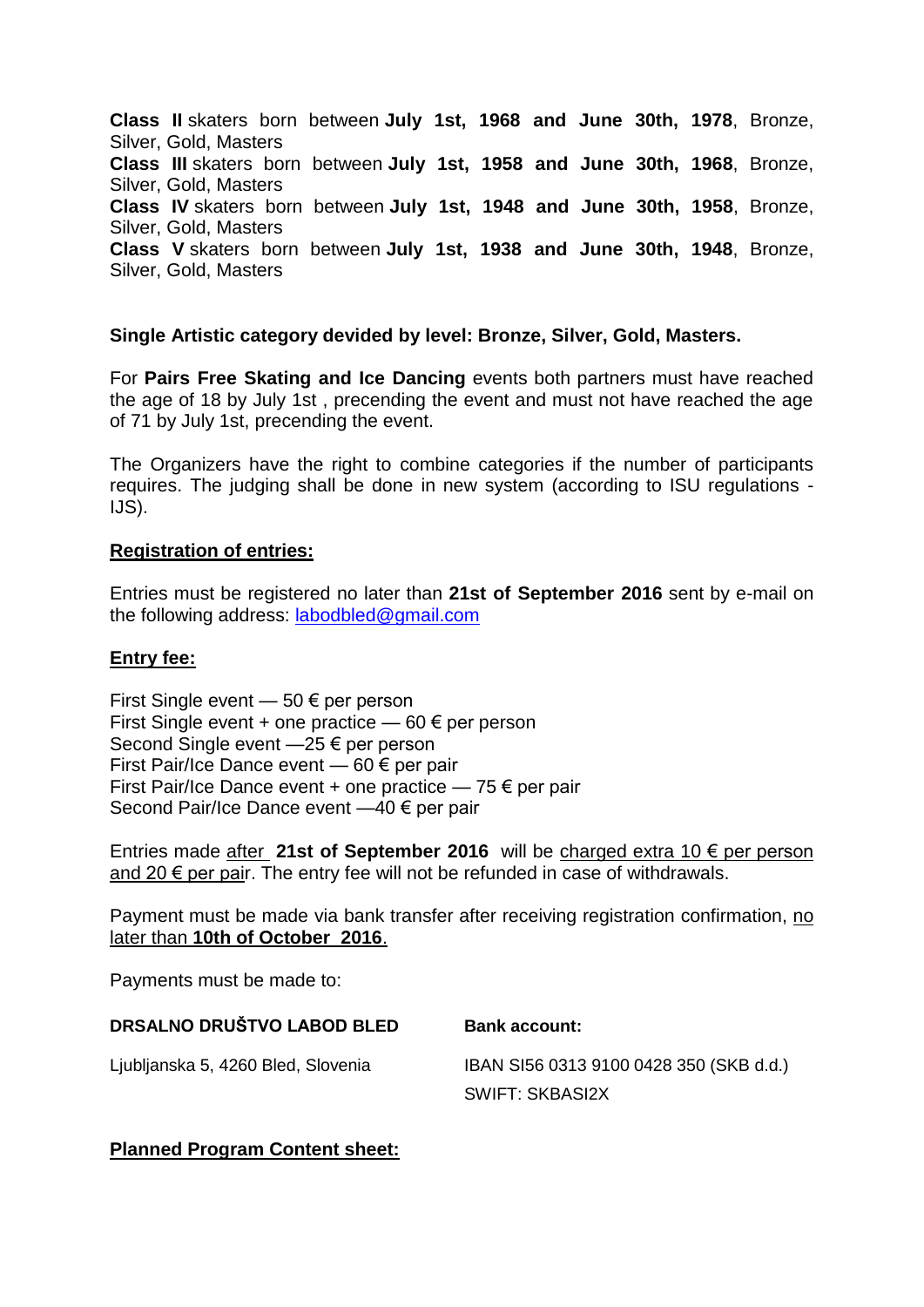Planned Program Content sheet must be sent no later than 15.09.2016. It is not permitted to hand over the Program Content Sheets directly to the competitions Officials during the competition. Changed Program Content Sheet must be turned in upon registration. Planned Program Content sheet can be sent by e-mail on the following address: [labodbled@gmail.com](mailto:labodbled@gmail.com)

#### **Music:**

Music (equipped with the full name of the competitor, club and category) on CD must be submitted to the announcer's desk before the relevant event and picked up from the same place after the event. We encourage you to send the music in advance to e-mail address: [labodbled@gmail.com](mailto:labodbled@gmail.com)

## **Competition schedule:**

## Provisional:

|           | Thurstday, 20th<br>October | Friday, 21st<br>October | Saturday, 22nd<br>October          | Sunday, 23rd<br>October |
|-----------|----------------------------|-------------------------|------------------------------------|-------------------------|
| morning   | Practice - all             | Practice - all          | Dance<br>lce.<br>$\qquad \qquad -$ | Pairs - Artistic        |
|           |                            |                         | Pattern dance                      | Skating                 |
|           | Practice - all             | Practice - all          | Pairs - Free                       | Single - Artistic       |
|           |                            |                         | Skating                            | Skating                 |
| afternoon | turistic<br>Off<br>-ice    | turistic<br>Off -ice    | Single<br>Free<br>$-$              | Dance<br>Ice            |
|           | activities                 | activities              | Skating                            | <b>Free Skating</b>     |
| evening   | turistic<br>-ice<br>Off    | Off -ice turistic       | Dance<br>lce.                      |                         |
|           | activities<br>activities   |                         | <b>Short Dance</b>                 |                         |
|           |                            |                         | Practice – all                     |                         |
|           |                            |                         | <b>Banquet</b>                     |                         |

A detailed [time schedule](http://junacup.juna.ee/archive/2015/index.php?link=schedule) will be available 7 days before the competition at the competition website [www.labod-bled.si](http://www.labod-bled.si/)

Final timetable shall be announced at the opening draw.

#### **Accreditation:**

All event officials, competitors, coasches etc. are requested to register at the "Information and Registration desk" at the Ice Rink upon arrival.

#### **Practice:**

Practice will take place at the Bled Ice Rink and will be avaliable on Thursday 20th October, Friday 21st October and Saturday evening, 22nd October. Practice fee is 10 € per person/per practice and should be announced with entry and paid in advance via bank transfer or on the spot in cash. Music can be played on CD's. Practice groups will be made by skater's level. There is no guarantee to join the practice without the registration.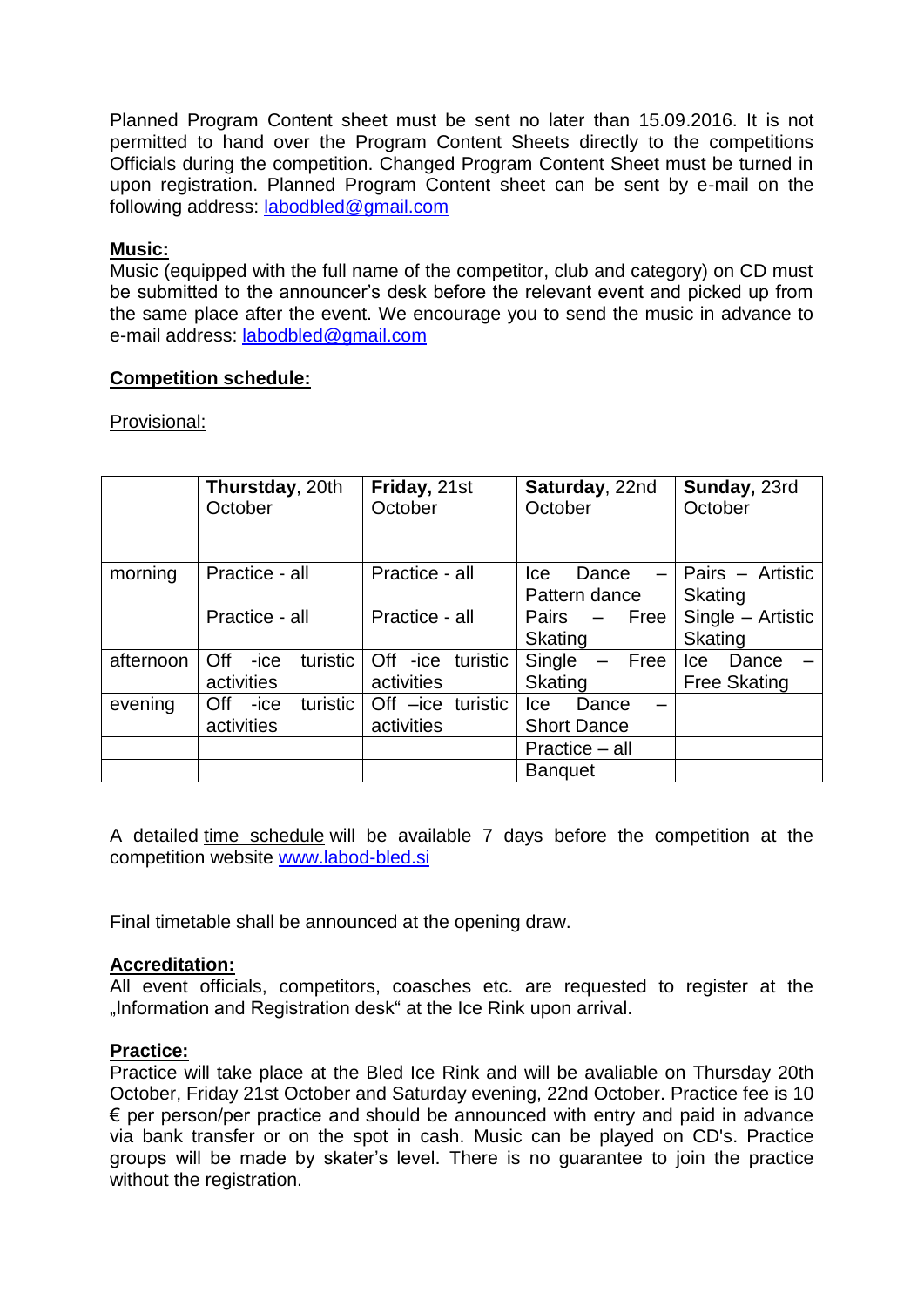## **Off ice activities:**

On Thursday October 20 in the afternoon a trip to Bled island with traditional Pletna boats will be organised. The fee of 22 EUR includes roundtrip to Bled island, entrance fee to the church, museum and the tower plus traditional Slovenian cake »potica« with one warm drink (tee or coffee).

Reception for all on Thursday evening!

Indivudial travel suggestions can be made according to the participants travel plans. Please contact the organisers if you wish to receive additional tips.

## **Banquet:**

The dinner party for participants and their guests will be held after the competition on Saturday, October 22. Banquet party price is 30  $\epsilon$  per person with one drink included.

## **Expenses:**

The organizer does not pay any expenses of the teams. Travel expenses and accommondation will be covered by the participants. Expenses related to the competition's technical management will be covered on account of the entry fees and sponsorship by the Organizer.

## **Protocol:**

[Protocol](http://junacup.juna.ee/index.php?link=results) shall be available at the Labod Bled Skating Club [www.labod-bled.si.](http://www.labod-bled.si/) The Organizers shall not provide print-outs or CD-s.

## **Accomondation:**

Recommended hotels with special price for SWAN CHALLANGE participants and guests are:

|                              | single room            | double room             |
|------------------------------|------------------------|-------------------------|
| Hotel Kompas****             | 83 EUR BB (100 EUR HB) | 100 EUR BB (134 EUR HB) |
| Hotel Lovec Best Western**** | 88 EUR BB (105 EUR HB) | 105 EUR BB (139 EUR HB) |
| Hotel Savica***              | 72 EUR HB              | 92 EUR HB               |
| Hotel Astoria***             | 55 EUR BB (60 EUR HB)  | 70 EUR BB (80 EUR HB)   |

All four hotels are within 5 minutes walk from the ice rink and Bled lake shore. Bled is a tourist place with many restaurants very close to the Ice Hall, therefore we suggest to leave the lunch options open to individual choices (expected cost is up to 10 EUR per meal).

For booking a room with special price please fill in the hotel registration form and send it to [labodbled@gmail.com](mailto:labodbled@gmail.com) as soon as possible as the number of hotel rooms is limited. For booking a triple room or an apartment, please contact the organizer at [labodbled@gmail.com.](mailto:labodbled@gmail.com)

All the hotels offer free parking and Wi-Fi, most of them also free entrance to the Pool/Wellness facilities.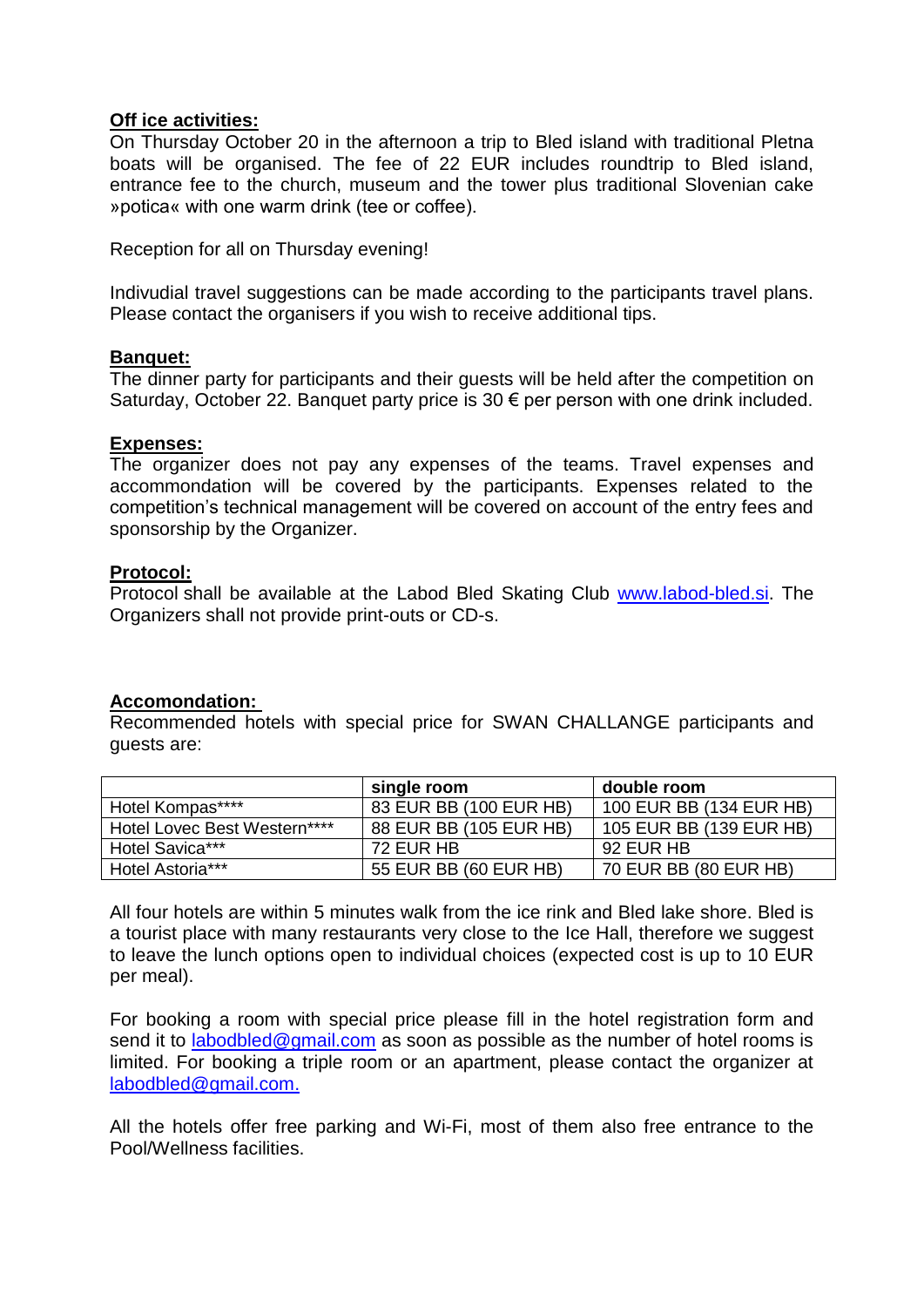## **Liability:**

In accordance with ISU Rule 119, the Organizer accepts no liability for injury or for property loss or damage incurred by Competitors or Officials. Each club is expected to provide its own insurance protection.

#### **Additional Information and Contact Persons:**

Iztok Buršič +386 41 666 116 e-mail: labodbled@gmai.com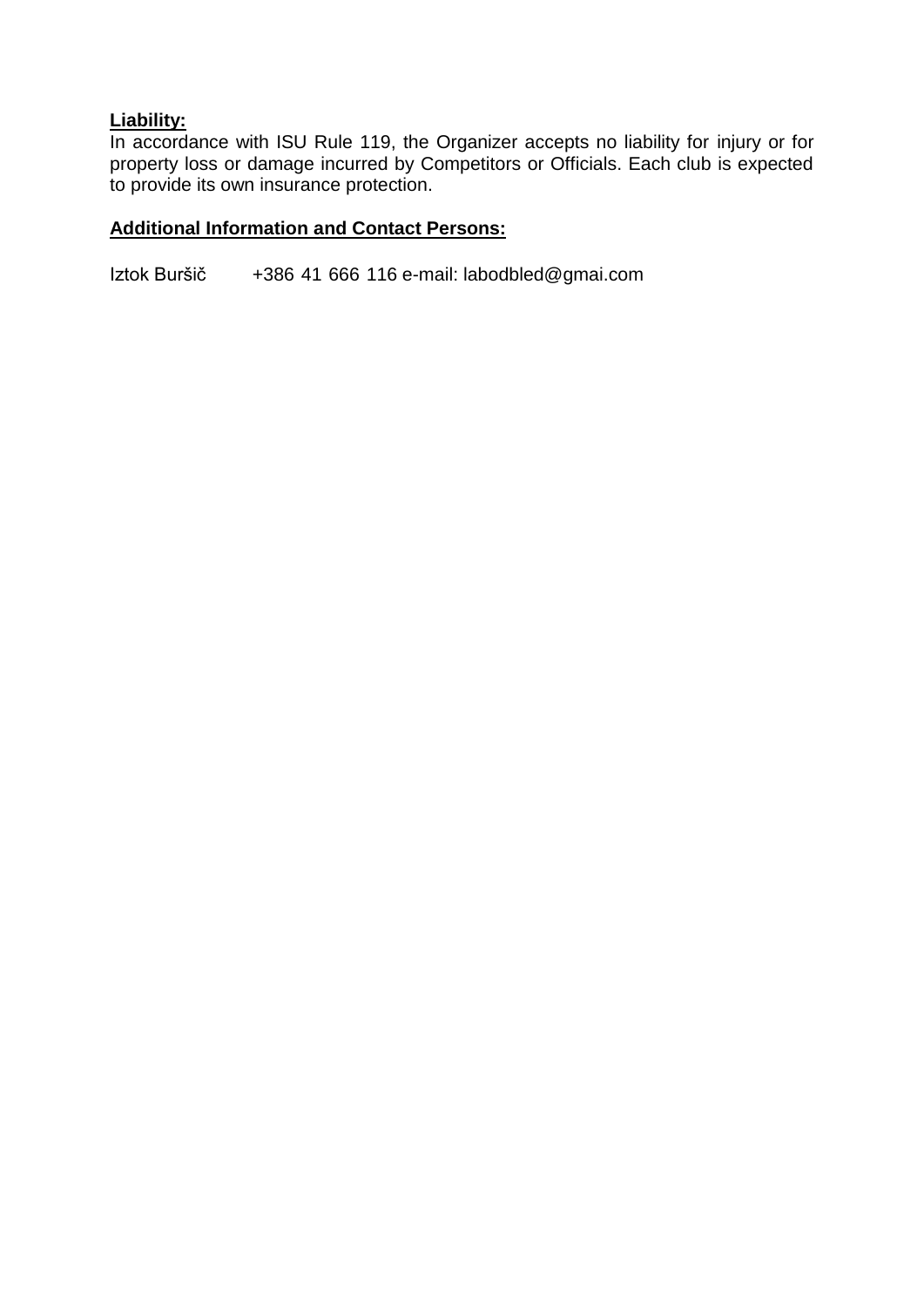# **Classification**

## **Single Free Skating (recreational, young adults and adults)**

## *Single Bronze*

Duration: The maximum time is **1:50** min., but may be less. Vocal music may be used. Factor: The panels points for each Program Component are multiplied by a factor of 1.6 The Program Components are judged in:

- Skating Skills
- Transitions/Linking Footwork/Movement
- Performance/Execution
- Choreography/Composition
- Interpretation

A competitor in the Adult Bronze Free Skating event must perform a well-balanced program that must contain:

- a. A maximum of four (4) jump elements, consisting only of single jumps. Axel type jumps, double jumps and triple jumps are not permitted. There may be up to two (2) jump combinations or jump sequences in the free program. One (1) jump combination may consist of up to three (3) listed jumps. The other jump combination may consist of two (2) listed jumps. A jump combination may consist of the same or another single jump. A jump sequence may consist of any number of single jumps that may be linked by non-listed jumps like mazurkas etc. and/or hops immediately following each other while maintaining the jump rhythm (knee); there can be no steps/ turns, crossovers or stroking during the sequence. Only the two (2) listed jumps with the highest value will count towards the technical score. Each listed jump may be repeated only once. Please note that a half-loop in combination or in a sequence with any other listed jump will be called as a listed jump (1 Lo.)
- b. A maximum of two (2) spins of a different abbreviation one of which must be a spin in one position with no change of foot. Flying spins are not permitted. The spins must have a required minimum number of revolutions: three (3) for the spin in one position with no change of foot, four (4) for the spin combination with no change of foot and six  $(3 + 3)$  for the spin combination with change of foot or the spin in one position with change of foot. There must be a minimum of two (2) revolutions in each position or the position will not be counted.
- c. A maximum of one (1) choreographic sequence (ChSq), covering at least half of the ice surface. Only the first executed attempt of a choreographic sequence will contribute to the technical score. A choreographic sequence consists of any kind of movements like steps, turns, spirals, arabesques, spread eagles, Ina Bauers, hydroblading, transitional (unlisted) jumps, spinning movements etc. The choreographic sequence commences with the first move and is concluded with the last move of the skater. The pattern is not restricted. A choreographic sequence has a base value and will be evaluated by the judges in GOE only.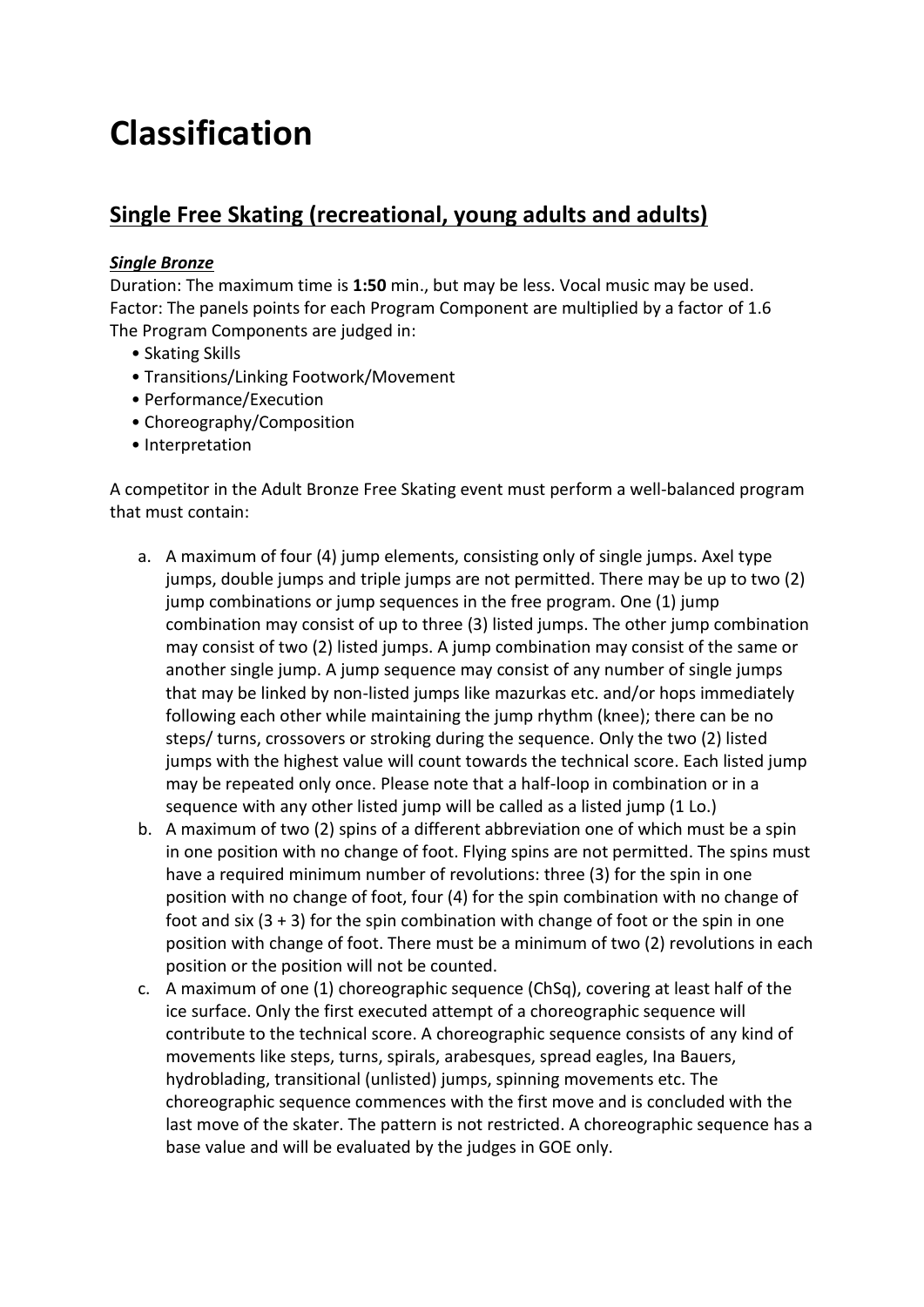## *Single Silver*

Duration: The maximum time is **2:10** min., but may be less. Vocal music may be used. Factor: The panels points for each Program Component are multiplied by a factor of 1.6 The Program Components are judged in:

- Skating Skills
- Transitions/Linking Footwork/Movement
- Performance/Execution
- Choreography/Composition
- Interpretation

A competitor in the Adult Silver Free Skating event must perform a well-balanced program that may contain:

- a. A maximum of five (5) jump elements, consisting of any single jumps (including the single Axel). Double jumps and triple jumps are not permitted. There may be up to three (3) jump combinations or jump sequences in the free program. One (1) jump combination may consist of up to three (3) listed jumps. Two (2) jump combination may consist of two (2) listed jumps. A jump combination may consist of the same or another single jump. A jump sequence may consist of any number of single jumps that may be linked by non-listed jumps like mazurkas etc. and/or hops immediately following each other while maintaining the jump rhythm (knee); there can be no steps/ turns, crossovers or stroking during the sequence. Only the two (2) listed jumps with the highest value will count towards the technical score. Each listed jump may be repeated only once. Please note that a half-loop in combination or in a sequence with any other listed jump will be called as a listed jump (1 Lo.) Non-listed jumps may be included in the program as part of connecting footwork.
- b. A maximum of three (3) spins of a different abbreviation, one of which must be a spin combination. The spins must have a required minimum number of revolutions: three (3) for the flying spin with no change of foot after landing, three (3) for the spin with only one position and no change of foot and four (4) for the spin combination with no change of foot and eight  $(4 + 4)$  for the spin combination with change of foot or spin in one position with a change of foot. There must be a minimum of two (2) revolutions in each position or the position will not be counted.
- c. A maximum of one (1) choreographic sequence (ChSq), covering at least half of the ice surface. Only the first executed attempt of a choreographic sequence will contribute to the technical score. A choreographic sequence consists of any kind of movements like steps, turns, spirals, arabesques, spread eagles, Ina Bauers, hydroblading, transitional (unlisted) jumps, spinning movements etc. The choreographic sequence commences with the first move and is concluded with the last move of the skater. The pattern is not restricted. A choreographic sequence has a base value and will be evaluated by the judges in GOE only.

## *Single Gold*

Duration: The maximum time is **2:50** min., but may be less. Vocal music may be used. Factor: The panels points for each Program Component are multiplied by a factor of 1.6 The Program Components are judged in:

• Skating Skills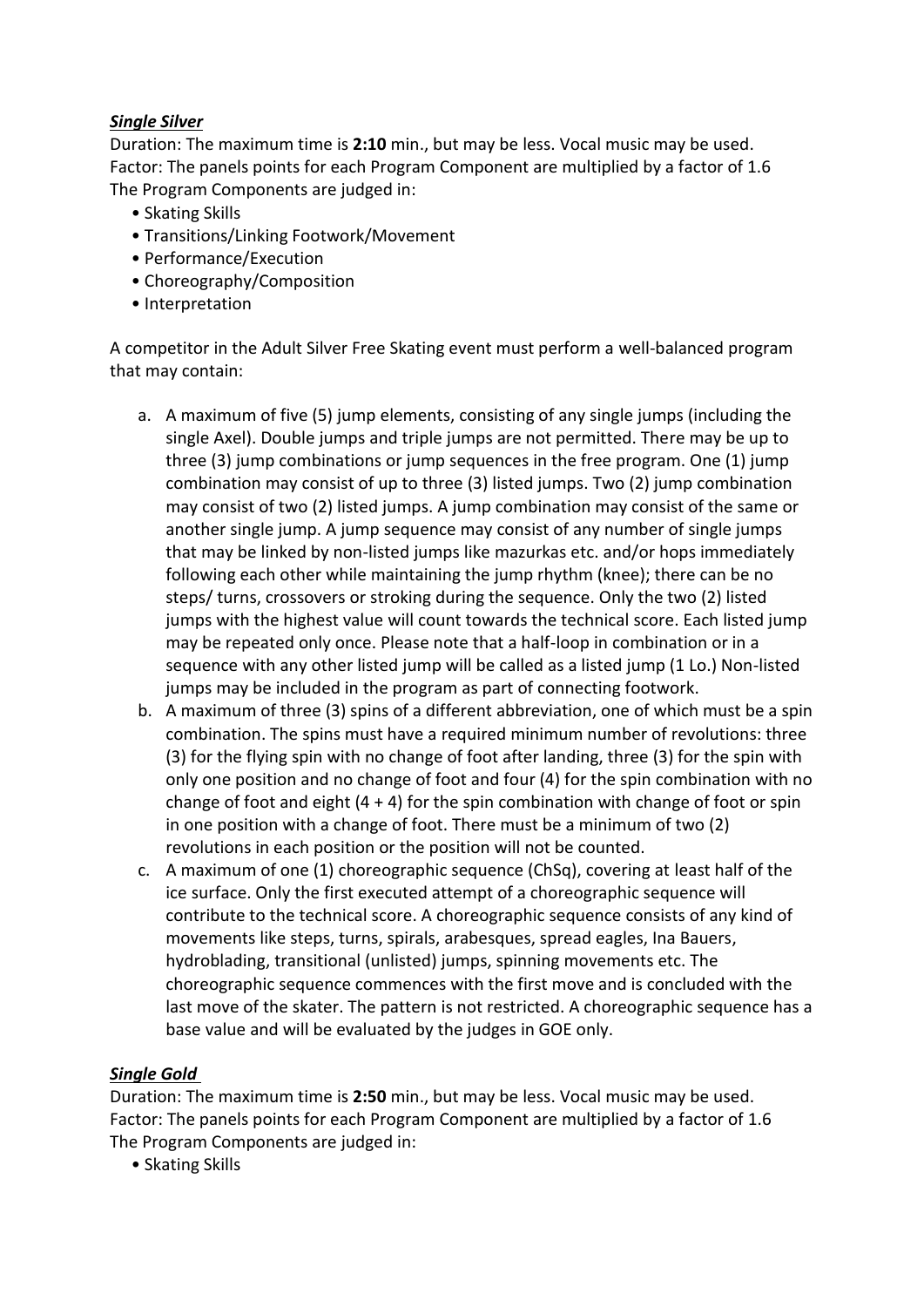- Transitions/Linking Footwork/Movement
- Performance/Execution
- Choreography/Composition
- Interpretation

A competitor in the Adult Gold Free Skating event must perform a well-balanced program that may contain:

- a. A maximum of six (6) jump elements, consisting of single jumps (including the single Axel) or double jumps. Double Flip, double Lutz, double Axel and Triple jumps are not permitted. There may be up to three (3) jump combinations or jump sequences in the free program. One (1) jump combination may consist of up to three (3) listed jumps. Two (2) other jump combinations may consist of two (2) listed jumps. A jump combination may consist of the same or another single or double jump, with the exception of the jumps in bold above. A jump sequence may consist of any number of single and double jumps, with the exception of the jumps in bold above, that may be linked by non-listed jumps like mazurkas etc. and/or hops immediately following each other while maintaining the jump rhythm (knee); there can be no steps/ turns, crossovers or stroking during the sequence. Only the two (2) listed jumps with the highest value will count towards the technical score. Each listed jump may be repeated only once. Please note that a half-loop in combination or in a sequence with any other listed jump will be called as a listed jump (1 Lo.) Non-listed jumps may be included in the program as part of connecting footwork.
- b. A maximum of three (3) spins of a different abbreviation, one of which must be a spin combination with a change of foot and one must be a flying spin. The spins must have a required minimum number of revolutions: four (4) for the flying spin with no change of foot after landing, four (4) for the spin with only one position and no change of foot and four (4) for the spin combination with no change of foot and eight  $(4 + 4)$  for the spin combination with change of foot or spin in one position with a change of foot. There must be a minimum of two (2) revolutions in each position or the position will not be counted.
- c. A maximum of one (1) step sequence (StSq), fully utilizing the ice surface. Only the first executed attempt of a step sequence will contribute to the technical score. Only features up to Level 3 will be counted. Any additional features will not count for level requirements and will be ignored by the Technical Panel.

#### *Masters Single*

Duration: The maximum time is **3:10** min., but may be less. Vocal music may be used. Factor: The panels points for each Program Component are multiplied by a factor of 1.6 The Program Components are judged in:

- Skating Skills
- Transitions/Linking Footwork/Movement
- Performance/Execution
- Choreography/Composition
- Interpretation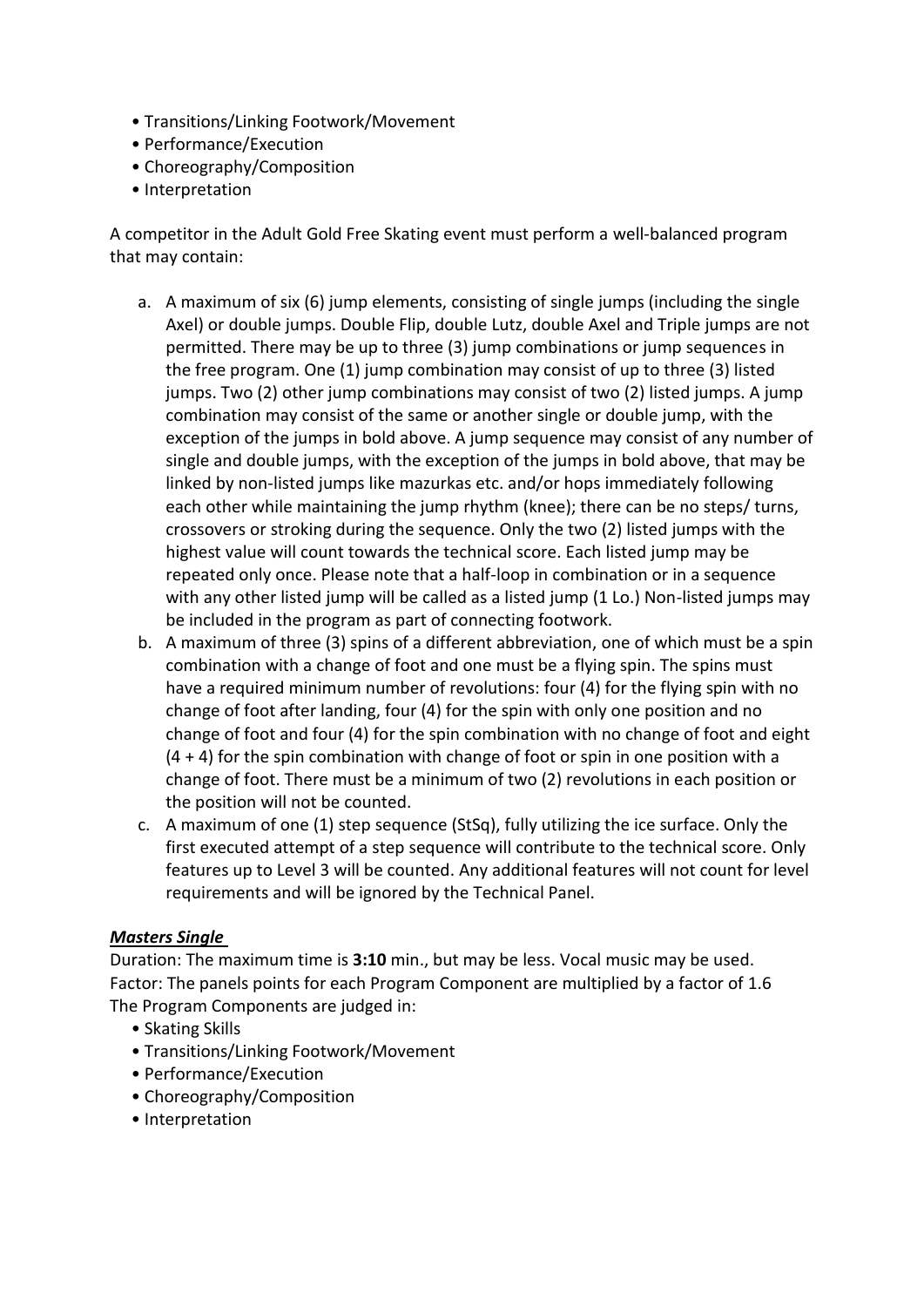A competitor in the Masters Free Skating event must perform a well-balanced program that may contain:

- a. A maximum of seven (7) jump elements, one of which must be an Axel type jump. Single, double and triple jumps are permitted. There may be up to three (3) jump combinations or jump sequences in the free program. One (1) jump combination may consist of up to three (3) listed jumps. Two (2) jump combinations may consist of two (2) listed jumps. A jump combination may consist of the same or another single, double or triple jump. A jump sequence may consist of any number of jumps of any number of revolutions that may be linked by non-listed jumps like mazurkas etc. and/or hops immediately following each other while maintaining the jump rhythm (knee); there can be no steps/ turns, crossovers or stroking during the sequence. Only the two (2) listed jumps with the highest value will count towards the technical score. Each listed jump may be repeated only once. Please note that a half-loop in combination or in a sequence with any other listed jump will be called as a listed jump (1 Lo.). Non-listed jumps may be included in the program as part of connecting footwork.
- b. A maximum of three (3) spins of a different abbreviation, one (1) of which must be a spin combination with a change of foot and one must be a flying spin. The spins must have a required minimum number of revolutions: five (5) for the flying spin with no change of foot after landing, five (5) for the spin with only one position and no change of foot and five (5) for the spin combination with no change of foot and eight  $(4 + 4)$  for the spin combination with change of foot or spin in one position with a change of foot. There must be a minimum of two (2) revolutions in each position or the position will not be counted.
- c. A maximum of one (1) step sequence (StSq), fully utilizing the ice surface. Only the first executed attempt of a step sequence will contribute to the technical score.

# **Pair Free Skating**

Each couple consists of a man and a lady.

## *Masters Pair Skating*

Duration: The maximum time is **3:10** min., but may be less. Vocal music may be used. Factor: The panels points for each Program Component are multiplied by a factor of 1.6 The Program Components are judged in:

- Skating Skills
- Transitions/Linking Footwork/Movement
- Performance/Execution
- Choreography/Composition
- Interpretation

Couples must perform a well-balanced program that may contain:

Masters pairs must perform a well-balanced program that may contain:

a. A maximum of three (3) different lifts, one of which may be a twist lift.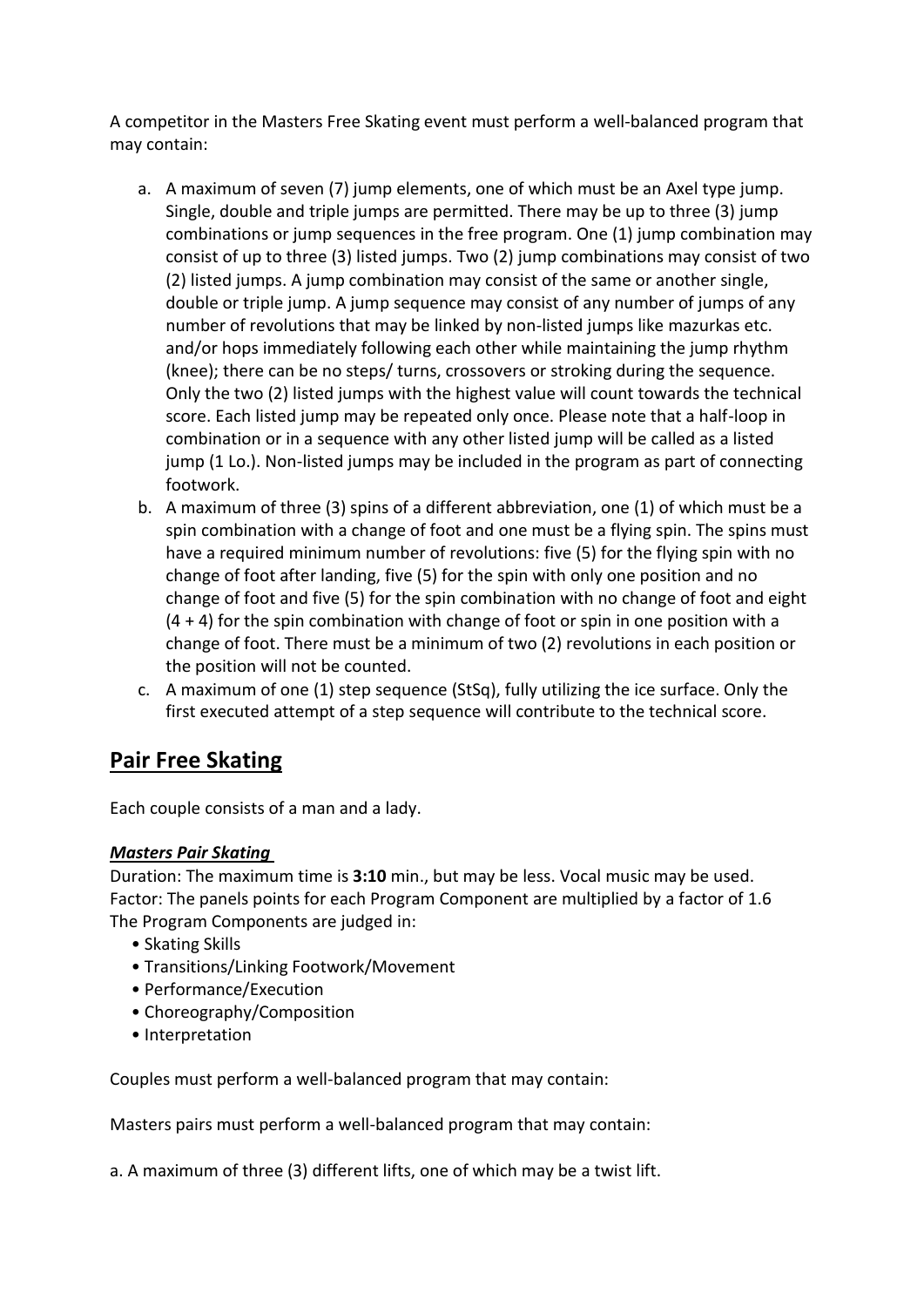b. A maximum of two (2) throw jumps (single or double).

c. A maximum of one (1) solo jump. Single, double and triple jumps are permitted.

d. A maximum of one (1) jump combination with a maximum of three (3) listed jumps or one (1) jump sequence with any number of jumps (only the two jumps with the highest value will count towards the technical score).

e. A maximum of one (1) pair spin (pair spin or pair combination spin). The spin must have a required minimum number of revolutions: four (4) revolutions for a pair spin and six (6) for a pair combination spin. There must be a minimum of two (2) revolutions in each position or the position will not be counted.

f. A maximum of one (1) solo spin. The spin must have a required minimum number of revolutions: five (5) for the flying spin with no change of foot after landing, five (5) for the spin with only one position and no change of foot and five (5) for the spin combination with no change of foot and eight  $(4 + 4)$  for the spin combination with change of foot or spin in one position with a change of foot. There must be a minimum of two (2) revolutions in each position or the position will not be counted.

g. A maximum of one (1) death spiral or pivot spiral (position optional). At least ¾ revolution in pivot position by the man is required.

h. A maximum of one (1) step sequence (StSq) or choreographic sequence (ChSq) that fully utilizes the ice surface. Only the first executed attempt of a step sequence or choreographic sequence will contribute to the technical score. Only features up to Level 3 will be counted for the step sequence. Any additional features will not count for level requirements and will be ignored by the Technical Panel. A choreographic sequence consists of any kind of movements like steps, turns, spirals, arabesques, spread eagles, Ina Bauers, hydroblading, transitional (unlisted) jumps, spinning movements etc. The choreographic sequence commences with the first move and is concluded with the last move of the skater. The pattern is not restricted. A choreographic sequence has a base value and will be evaluated by the judges in GOE only.

## *Adult Pair Skating*

Duration: The maximum time is **2:50** min., but may be less. Vocal music may be used. Factor: The panels points for each Program Component are multiplied by a factor of 1.6 The Program Components are judged in:

- Skating Skills
- Transitions/Linking Footwork/Movement
- Performance/Execution
- Choreography/Composition
- Interpretation

Couples must perform a well-balanced program that demonstrates skating skills, timing and unison, and full use of the ice surface. There are no required elements, but couples may choose to include up to eight (8) elements selected from:

a. A maximum of two (2) different lifts of Group 1 or Group 2 with a minimum ½ revolution for the man and 1 revolution for the lady. Variations of the lady's position, no-handed and one-handed lifts, and combination lifts are not permitted. Overhead lifts and twist lifts are not permitted. A different take-off counts as a different lift.

b. A maximum of one (1) single throw jump (including the throw axel). Double and triple jumps are not permitted.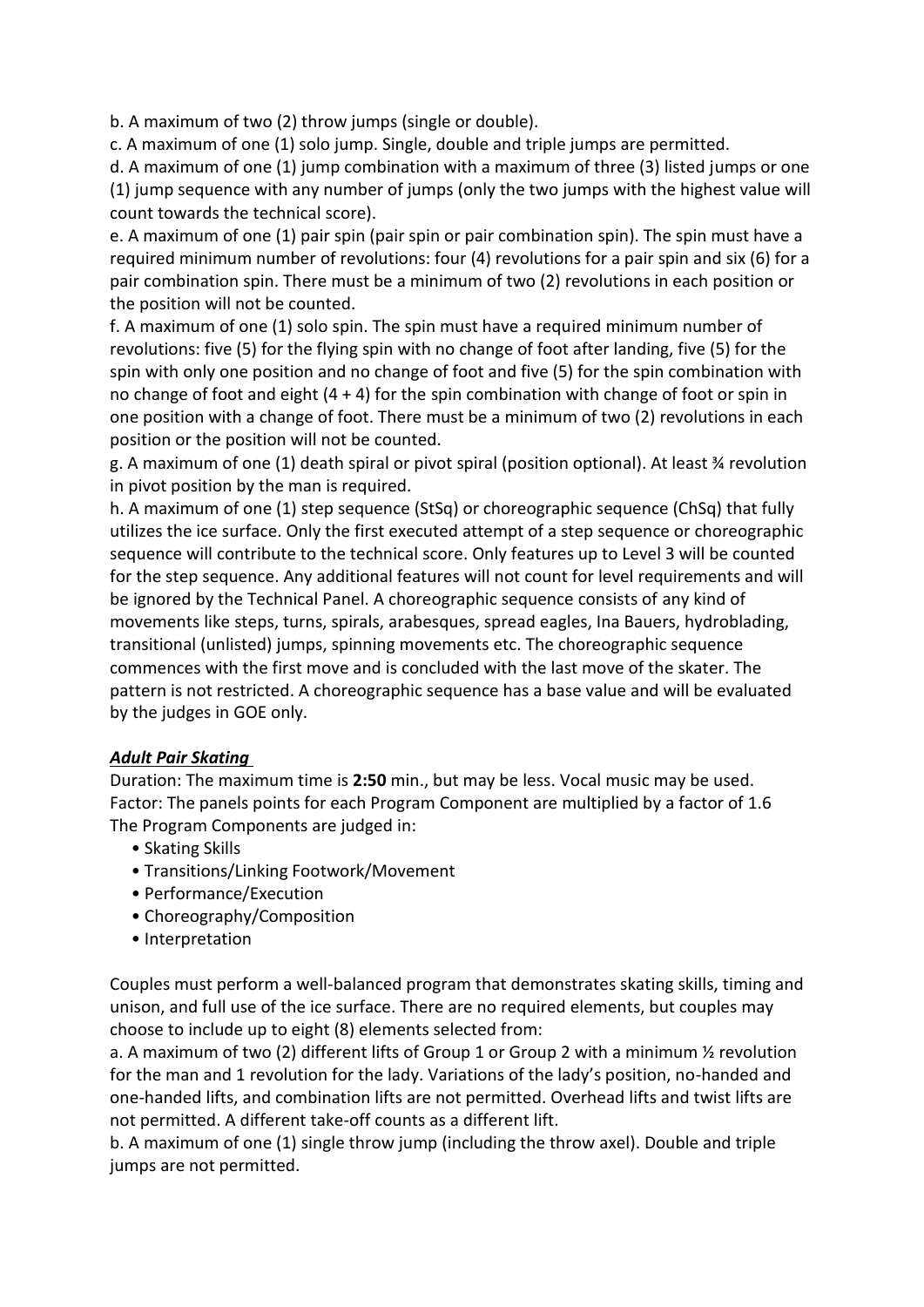c. A maximum of one (1) solo single jump (including the single axel). Double and triple jumps are not permitted.

d. A maximum of one (1) jump combination with a maximum of three (3) listed jumps or one (1) jump sequence with any number of jumps (only the two jumps with the highest value will count for points). Only single jumps are allowed (including the single axel). Double and triple jumps are not permitted.

e. A maximum of one (1) pair spin (pair spin or pair combination spin). The spin must have a required minimum number of revolutions: four (4) revolutions for a pair spin and six (6) for a pair combination spin. There must be a minimum of two (2) revolutions in each position or the position will not be counted.

f. A maximum of one (1) death spiral or pivot spiral (position optional). At least ¾ revolution in pivot position by the man is required.

g. A maximum of one (1) choreographic sequence (ChSq) that fully utilizes the ice surface. Only the first executed attempt of a choreographic sequence will contribute to the technical score. A choreographic sequence consists of any kind of movements like steps, turns, spirals, arabesques, spread eagles, Ina Bauers, hydroblading, transitional (unlisted) jumps, spinning movements etc. The choreographic sequence commences with the first move and is concluded with the last move of the skater. The pattern is not restricted. A choreographic sequence has a base value and will be evaluated by the judges in GOE only.

## **Ice Dance**

**General Regulations:** Each couple consists of a man and a lady. The Man must skate the Man's Steps and the Lady must skate the Lady's Steps. Each skater may compete with only one and the same partner in the Ice Dance competitions.

NOTE: Cuples can perform pattern dances and short dances acording to the rules from the previous season 2015/2016 or acording to the rules of the currrent season 2016/2017!

## *Pattern Dance*

*Elite/Masters* # 11 Golden Waltz (2 sequences) #18 Cha Cha Congelado (2 sequences) or #9 Starlight Waltz (2 sequences) #24 Midnight Blues (2 sequences)

*Gold* # 7 Viennese Waltz (3 sequences) # 18 Cha Cha Congelado (2sequences) or #9 Starlight Waltz (2 sequences) #16 Paso Doble (3 sequences)

*Silver* # 3 Rocker Foxtrot (4 sequences) #23 Blues (3 sequences) or #4 European Waltz (2 sequences) #20 Tango (2 sequences)

*Bronze* # 2 Foxtrot (3 sequences) # 4 European Waltz (2 sequences) or #1 Fourteen Step (3 sequences) #5 American Waltz (2 sequences)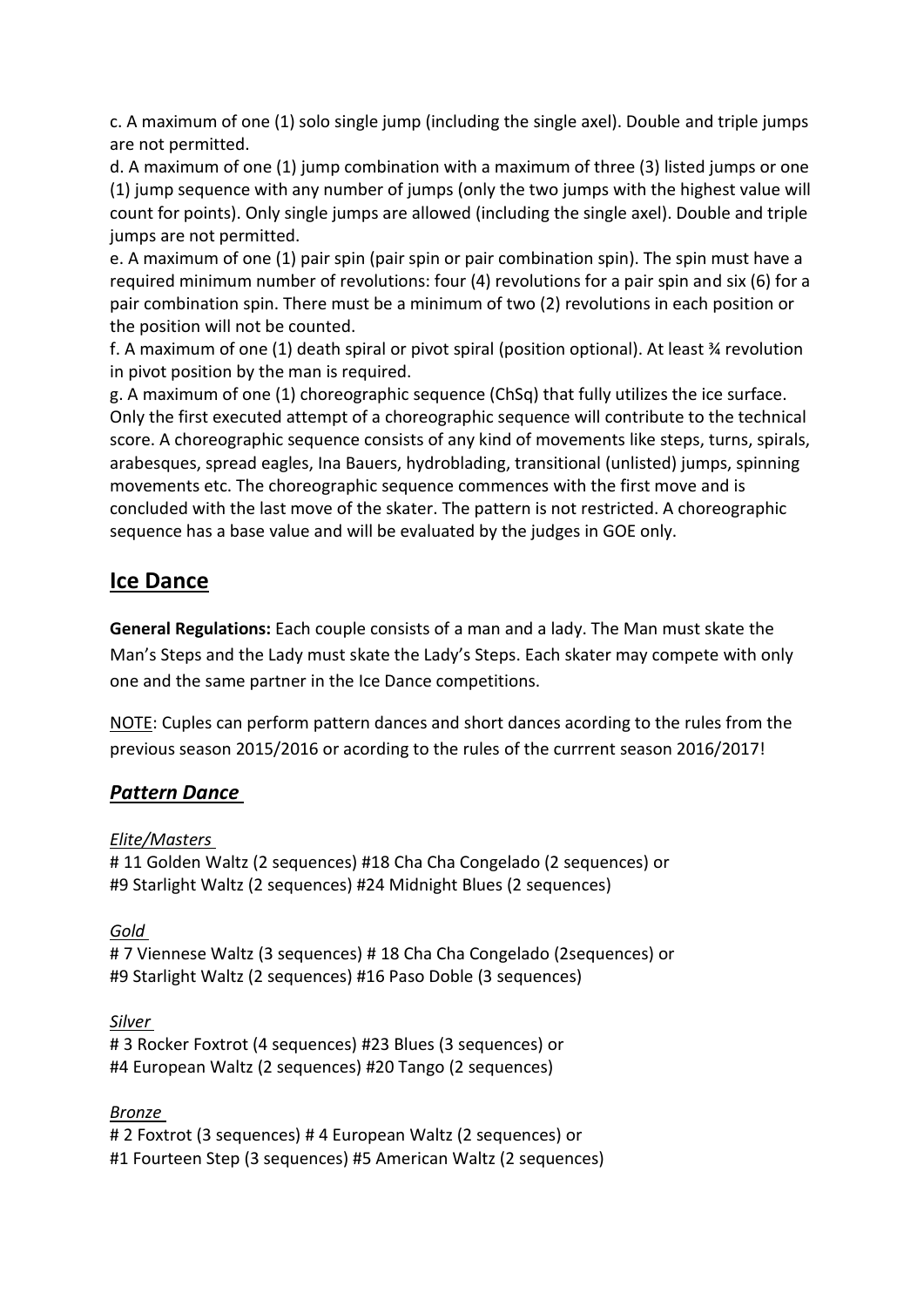The panel's points for each Program component are multiplied by a factor of 0.7 (Rule 353, paragraph 1.m). For events with two (2) Pattern Dances, the Total Score for each dance will be multiplied by a factor of 0.5 as per Rule 353, paragraph 1 b.

Couples can provide their own music for each Pattern Dances:

The music must be chosen in accordance with the rhythm of the Pattern Dance. The chosen music may be a tune from ISU Ice Dance music. In this case only tunes 1 to 5 can be chosen and the music must be recorded on the skaters' own disc. A violation of tempo specifications will result in a 1.0 point deduction by the Referee. Vocal music is allowed.

For the application of Rule 708 paragraph 1.d) with music provided by the couple, it is specified that the start of the first step of the dance must be on beat 1 of a measure (unless otherwise specified in the description of the dance).

Rule 707, paragraph 4 provides that the Referee may announce the approximate location at which the Pattern Dances must be started. All Pattern Dances shall be started so that the steps of the first side of the pattern are skated in front of the Judges unless otherwise specified by the Referee. If the Referee changes the side to start, the change must be announced at the time of the first draw for starting order.

The couple shall furnish competition music in accordance with Rule 343, paragraph 1. The Pattern Dances will be judged without Key Points.

References: ISU Handbook Ice Dance 2003

The Referee will indicate the starting point of each dance.

## *Short Dance*

## **It is accepted to perform short dance acording to the rules from the previous or the current season.**

**General Regulations:** See: ISU Communication No. 1998, Ice Dance Requirements for Technical Rules Season 2016 / 2017. All Key Points & Key Points Features for Pattern Elements are described. The composition of the Short Dance in the season 2016/17 is as follows: Blues plus one or more of the following Rhytms: Swing, Hip Hop. The requirements for the Junior Short Dance described in ISU Communication 1998 are adjusted for the Adult Competition.

See: ISU Communication No. 1932, Ice Dance Requirements for Technical Rules Season 2015 / 2016. All Key Points & Key Points Features for Pattern Elements are described. The composition of the Short Dance in the season 2015/16 is as follows: Waltz plus any number of the following rhythms: Foxtrot, March or Polka. The requirements for the Junior Short Dance described in ISU Communication 1932 are adjusted for the Adult Competition.

Music: Maximum 2:40 min., plus or minus 10 seconds. Music for the entire Short Dance (including music for specified Pattern Dance Elements) is provided by the couple. Vocal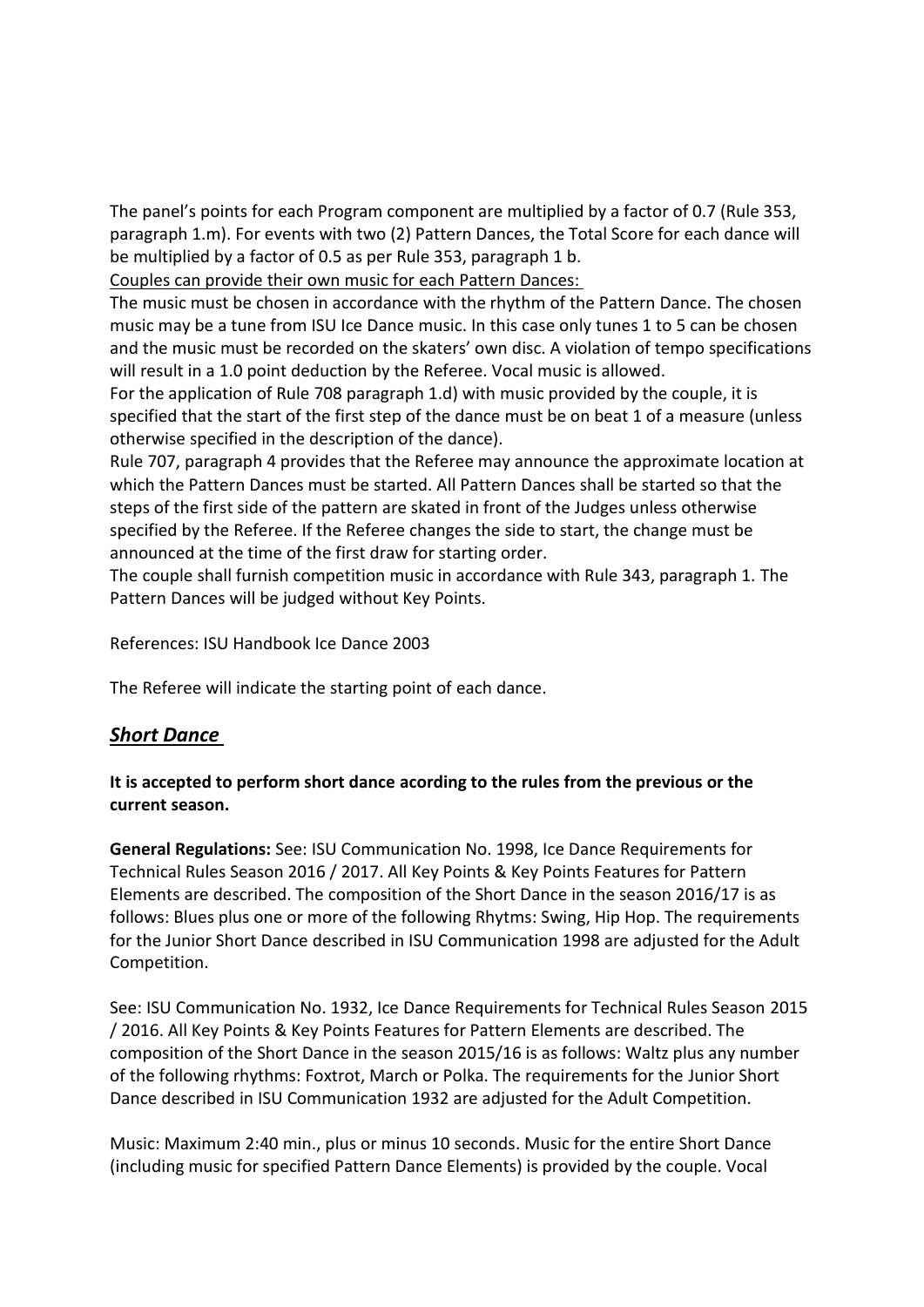music may be used.

The panel's points for each Program component are multiplied by a factor of 0.8 (Rule 353, § 1.m)

## **Short Dance Masters**

Couples entering this category will compete against other Masters Ice Dancers. (Recommended for gold level or above ice dancers.) The technical requirements are the same as for the category "Short Dance".

## **Short Dance Adult**

Couples entering this category will compete against others at the Adult Short Dance level. (Recommended for silver level ice dancers.)

## **Required Short Dance Elements**

*Dance:* Two (2) Sequences of Blues, either skated one after the other or separately. Step #1 of each Sequence must be Specifications: - The description, chart and diagrams of the Pattern Dances are included in the ISU Handbook Ice Dance 2003. - Rule 708 paragraph 1 applies with the following alterations: - subparagraph d) – Timing: first sentence reads "The Pattern Dance Elements must be skated in strict time to the music with the start of the first Step of each Pattern Dance Element on beat 1 of a musical phrase. - Step #1 of each Pattern Dance Blues must be skated on a different side of the ice surface. skated on a different side of the ice surface.

or

*One (1) sequence of the Starlight Waltz* divided into two (2) sections skated one after the other, Section 1 followed by Section 2, with Step # 1 skated on the Judges' left side.

The Pattern Dance Elements must be skated on the Blues or Waltz Rhythm, in any Waltz style. The Tempo of the music throughout the Pattern Dance Element must be constant and in accordance with the required Tempo and character of the Pattern Dance: Blues, i.e. 22 measures of 4 beats or 88 beats per minute, plus or minus 2 beats per minute. The Not Touching Step Sequence must be skated on one of the other rhythms: either Swing or Hip Hop. • Blues and Swing are described in the ISU Ice Dance Music Rhythms Booklet 1995 (Note: the description of Swing covers several different Rhythms, which are acceptable). Hip Hop is described in the Additions to the ISU Ice Dance Music Rhythms Booklet 1995 (see ISU Website).

## or

The tempo of music throughout the Pattern Dance Elements must be constant and in accordance with the required Tempo of the Pattern Dance Element Starlight Waltz i.e., 58 measures of three beats or 174 beats per minute, plus or minus 3 beats per minute. Waltz Rhythms as well as Foxtrot, March and Polka Rhythms are described in the ISU Ice Dance Music Rhythms Booklet 1995.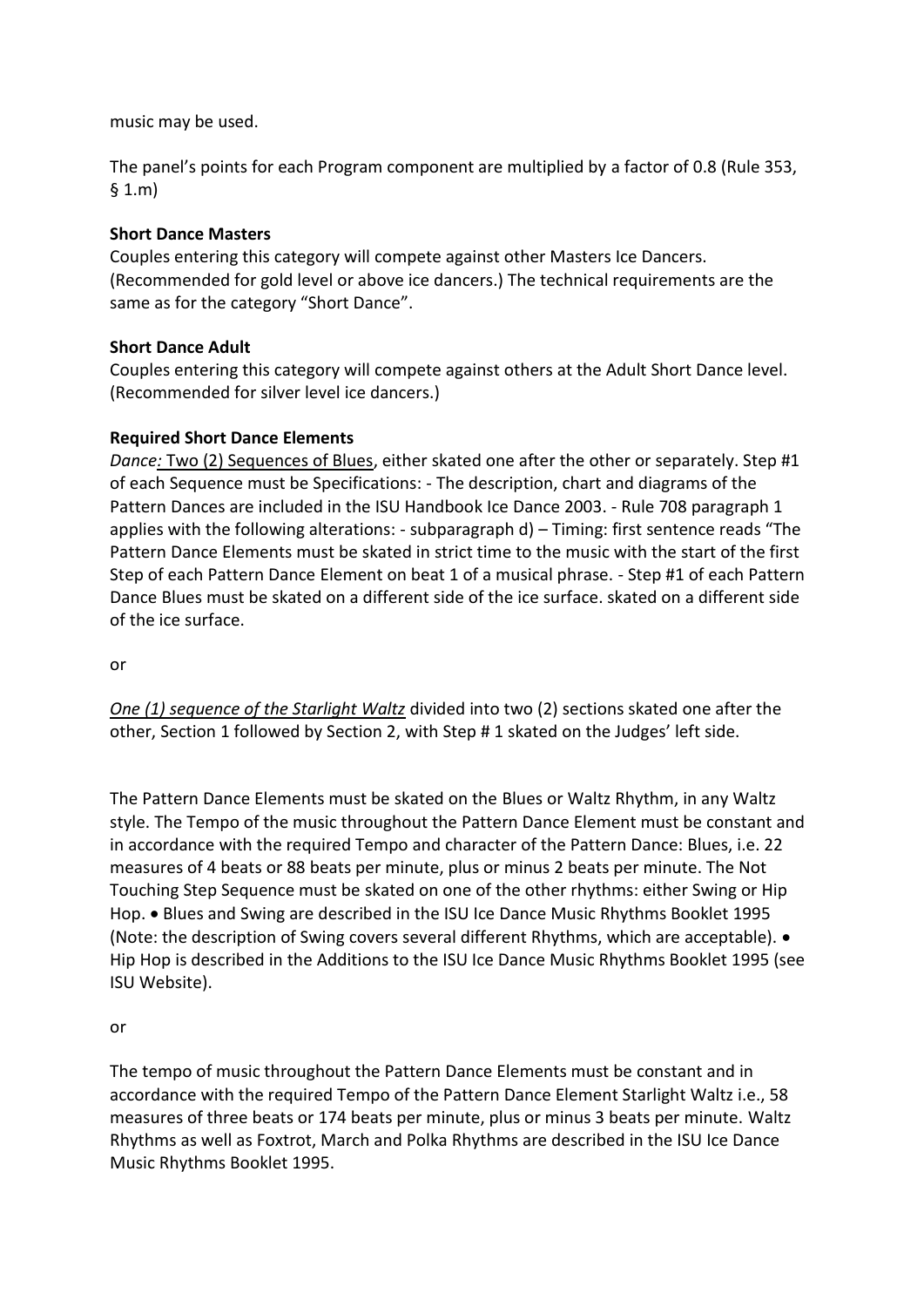## *One (1) Short Lift is required.*

In addition, one (1) Transitional Dance Lift (up to 7 6 seconds), but no more, performed optionally after the required Dance Lift, is permitted.

*One (1) Not Touching Midline Step Sequence OR Not Touching Circular Step Sequence OR Not* 

*Touching Diagonal Step Sequence:* skated to a different rhythm than the Blues? Notes for Not Touching Circular Step Sequence:-In accordance with Rule 703, paragraph 4, this element must be performed in either the clockwise or anticlockwise direction, utilizing the full width of the ice surface on the short axis of the rink.

## *One (1) Set of Sequential Twizzles.*

Elements should be integrated into the composition of the dance so the concept and choreography must produce the feeling of a unified dance.

The Dance Spin is not a Required Element. Nevertheless, a spinning movement skated by the couple together in any hold around a common axis on one foot (or two feet) with any number of rotations is permitted. A couple may choose to use this movement as part of their choreography. The Technical Panel will ignore these movements and the Judges will not consider these movements as one of the permitted stops.

## *Specifications:*

The description, chart and diagrams of the Pattern Dances are included in the ISU Handbook Ice Dance 2003.

The concept and choreography must produce the feeling of a unified dance. The Pattern Dance elements may be skated anywhere in the Short Dance and should be integrated into the composition of the dance – there should not be the feeling that the rhythms are just put together without thought of how they fit together. *Note:* as per ISU Communication 1860, paragraph 3, a Pattern Dance Element not started on the required beat must be penalized by Judges.

## *Free Dance*

## **General regulations:**

## *See: ISU Special Regulations, Section D. Free Dance, Rule 710 and all pertinent ISU Communications*

The following are the Requirements for Music for Free Dance (Rule 710, paragraph 1.c). Music that does not adhere to these descriptions will be severely penalized. The music for Free Dance may be vocal and must be suitable for Ice Dance as a sport discipline and must have the following characteristics:

i) The music must have an audible rhythmic beat and melody, or audible rhythmic beat alone, but not melody alone, and may be vocal. The music may be without an audible rhythmic beat for up to ten (10) seconds at the beginning or end of the program and up to ten (10) seconds during the program.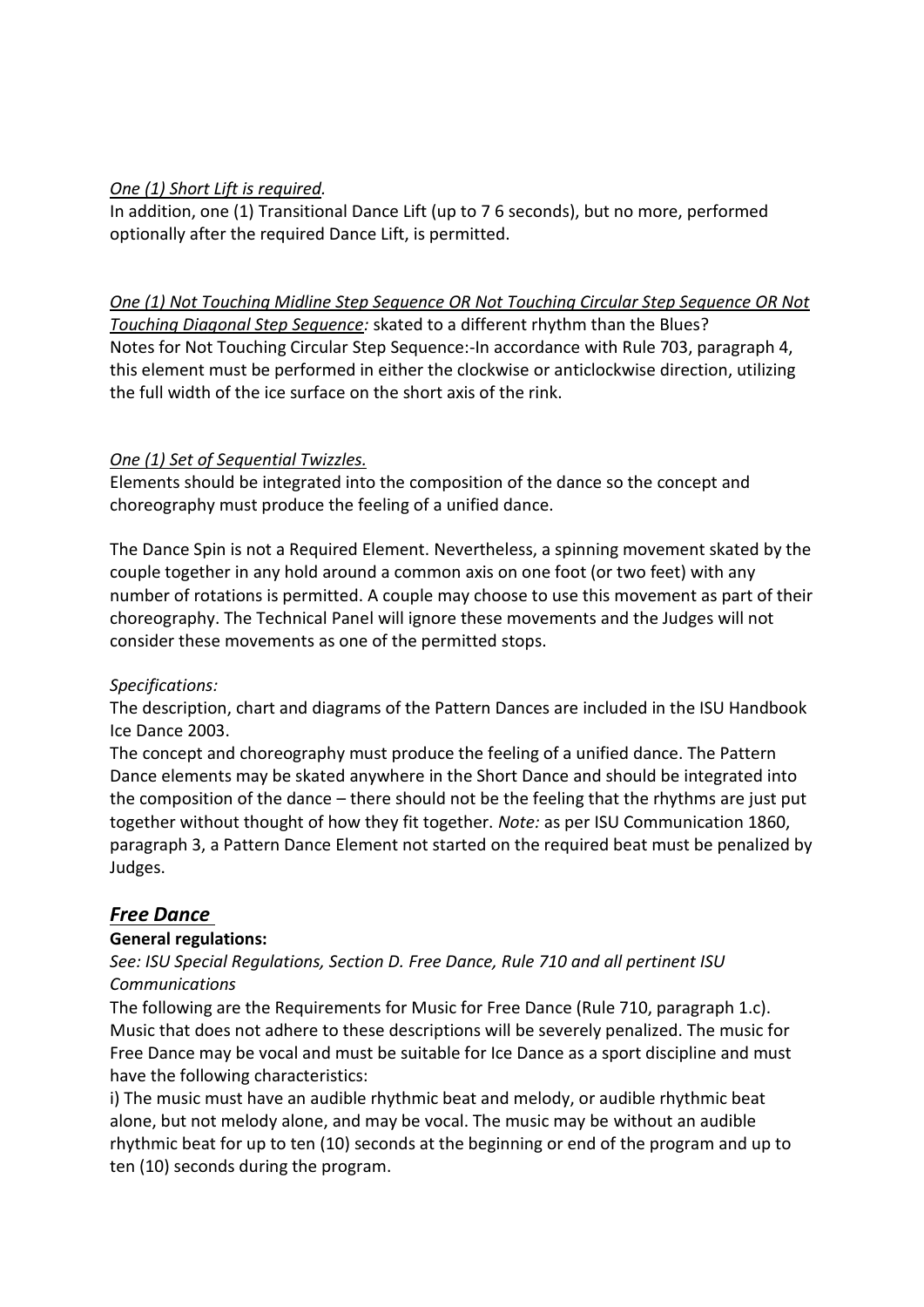ii) The music must have at least one change of tempo and expression. These changes may be gradual or immediate, but in either case they must be obvious.

iii) All music, including classical music, must be cut/edited, orchestrated or arranged in a way that it creates an interesting, colourful, entertaining dance program with different dance moods or a building effect.

iv) The music must be suitable for the Couple's skating skills and technical ability. Free Dance music that does not adhere to these requirements will be penalized by a deduction (See Rule 353, paragraph 1.n).

## *Free Dance Masters*

Couples entering this category will compete against other Masters Ice Dancers. The technical requirements are the same as those for the category "Gold Free Dance" (below).

## *Free Dance Gold*

Couples must perform a well-balanced program that may contain:

a. A maximum of two (2) different Dance Lifts, one (1) Short Lift with a maximum duration of 6 seconds and one (1) Long Lift with a maximum duration of 12 seconds; OR three (3) different types of Short Lifts with a maximum duration of 6 seconds each.

b. A maximum of one (1) Dance Spin (Spin or Combination Spin).

c. A maximum of one (1) Circular Step Sequence in Hold, Style A.

d. A maximum of one (1) Set of Synchronized Twizzles with up to three (3) steps between.

Vocal music may be used. The maximum time is 3 minutes and 10 seconds, but may be less. The panel's points for each Program Component are multiplied by a factor of 1.2 (Rule 353,paragraph 1.m)

## *Free Dance Silver*

Couples must perform a well-balanced program that may contain:

a. A maximum of one (1) Short Lift, with a maximum duration of 6 sec.

b. A maximum of one (1) Diagonal Step Sequence in Hold, Style B.

c. A maximum of one (1) Set of Synchronized Twizzles with up to three (3) steps between.

d. A maximum of one (1) Dance Spin (Spin or Combination Spin).

Vocal music may be used. The maximum time is 2 minutes and 40 seconds, but may be less. The panel's points for each Program Component are multiplied by a factor of 1.2 (Rule 353,paragraph 1.m)

## *Free Dance Bronze*

Couples must perform a well-balanced program that may contain: a. A maximum of one (1) Short Lift, with a maximum duration of 6 sec.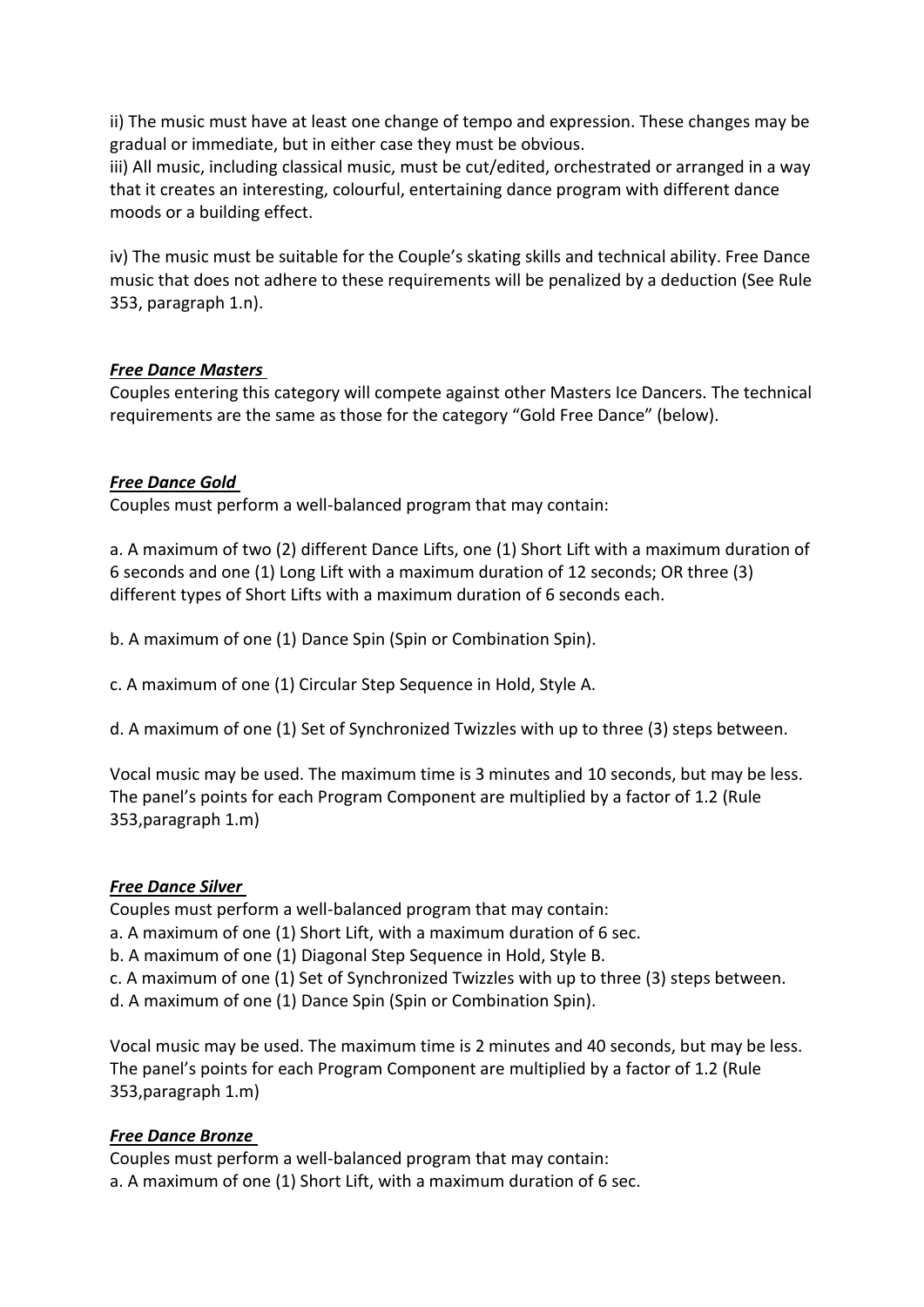- b. A maximum of one (1) Diagonal Step Sequence in Hold, Style B
- c. A maximum of one (1) Dance Spin (Spin or Combination Spin).

Vocal music may be used. The maximum time is 2 minutes, but may be less. The panel's points for each Program Component are multiplied by a factor of 1.2 (Rule 353,paragraph 1.m)

## **Artistic Skating (recreational, young adults and adults)**

**General Regulations:** See ISU Special Regulations and Technical Rules 2012, Singles & Pair Skating, Rule 522, paragraph 2 for a detailed description of Program Components. The respective Rules can be found on the ISU website. There will be no technical panel and no technical mark given. The artistic program consists of a variety of skating moves selected for their value in enhancing the skater's interpretation of the music rather than for their technical difficulty. Skaters will be judged on their ability to interpret the music and develop a theme by using their skating skills. Credit for technical elements is based solely on the ability of such movements to enhance the chosen theme and support the music. Credit will not be given for their technical difficulty. The program must be developed through skating skill and quality rather than through non-skating actions such as sliding on one knee or excessive use of toe steps, which should be used only to reflect the character of the program and to underline the rhythm and nuances of the chosen music. The skater/pair must not remain in one place for more than five (5) seconds. Any element exceeding the maximum number as set forth below will be judged as an illegal element (1.0 deduction); if there is no jump or no spin element included or only a jump and no spin or vice versa a deduction for a "missing element" of 1.0 will be made. The Referee is responsible for such deductions. Costumes should be simple, tasteful and appropriate for sporting competition. Costumes should be selected to enhance the performance by appropriately reflecting the character of the music and theme. Props may not be used in any part of the artistic programs. Any item that is held in the hand or removed during the performance is considered a prop. Thus, for example, a hat worn throughout the program is not considered to be a prop, but if it is intentionally removed during the performance it is considered a prop. Objects on the ice, thrown in the audience, placed on the boards or on the judges table are not permitted. Costumes that contain particles that may mar or leave anything on the ice surface (feathers, boas, excessive beading) are considered unsafe and are not permitted. The Referee is responsible for prop deductions.

Illegal elements:

Somersault type jumps

Lying on the ice and prolonged and/or stationary kneeling on both knees on the ice

## *Artistic Single Skating*

The Artistic Free Skate is a competitive program that must include elements of the sport of figure skating. At least one (1) but a maximum of two (2) single jumps and at least one (1) but a maximum of two (2) spins MUST be included. No axel jump, double or triple jumps are allowed. No combination jumps are allowed. Competition will be held at the Elite/Masters, Gold, Silver and Bronze level for Men and Ladies.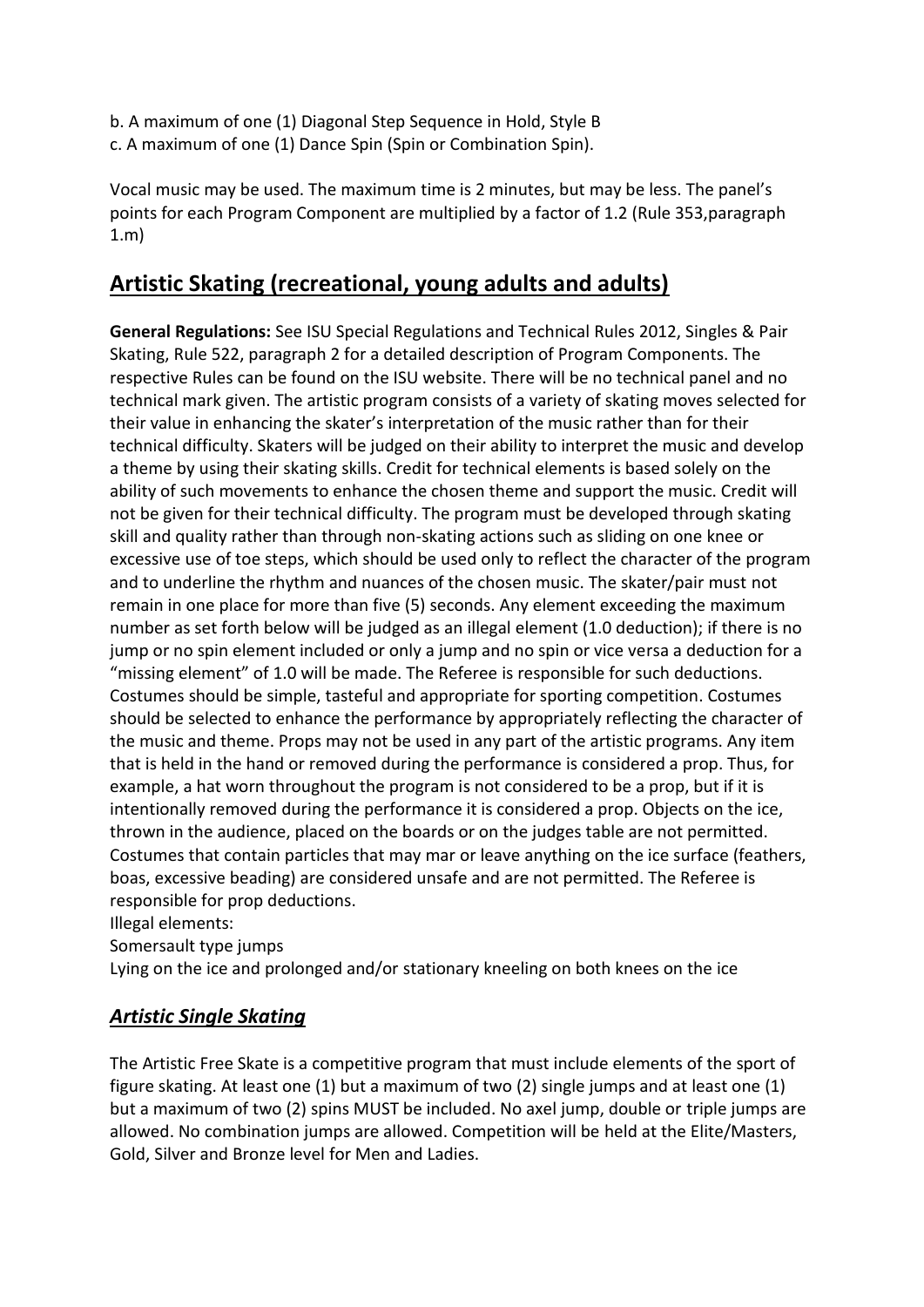Duration: The maximum time is **1:50** min., but may be less. The maximum time for Elite/Masters Artistic Free Skating will be **2:10** min., but may be less. Vocal music may be used.

Factor: The panels points for each Program Component are multiplied by a factor of 1.0

The artistic event will be judged only on the basis of Presentation Components (program components):

- Skating Skills
- Transitions
- Performance/Execution
- Choreography/Composition
- Interpretation/Timing

## *Pair Artistic Free Skating*

Each couple consists of a man and a lady.

#### *Masters Pair Artistic Skating*

Duration: The maximum time is **2:20** min., but may be less. Vocal music may be used. Factor: The panels points for each Program Component are multiplied by a factor of 1.0

The artistic event will be judged only on the basis of the program components. There will be no technical panel and no technical mark given Program components:

- Skating Skills
- Transitions
- Performance/Execution
- Choreography/Composition
- Interpretation/Timing

The Masters Pair Artistic Free Skate is a competitive program that must include elements of the sport of pair figure skating. Each pair must include at least three (3) and no more than four (4) elements selected from:

a. A maximum of one (1) solo jump OR one (1) throw jump. Axel and double jumps are not permitted. Combination jumps are not permitted.

b. A maximum of one (1) pair spin (pair spin or pair combination spin) OR one (1) solo spin. c. A maximum of one (1) death spiral or pivot spiral (position optional).

d. A maximum of one (1) lift of Group 1 or Group 2. Variations of the lady's position, nohanded and onehanded lifts, and combination lifts are not permitted. Overhead lifts and twist lifts are not permitted.

## *Adult Pair Artistic Skating*

Duration: The maximum time is **1:50** min., but may be less. Vocal music may be used. Factor: The panels points for each Program Component are multiplied by a factor of 1.0

The artistic event will be judged only on the basis of the program components. There will be